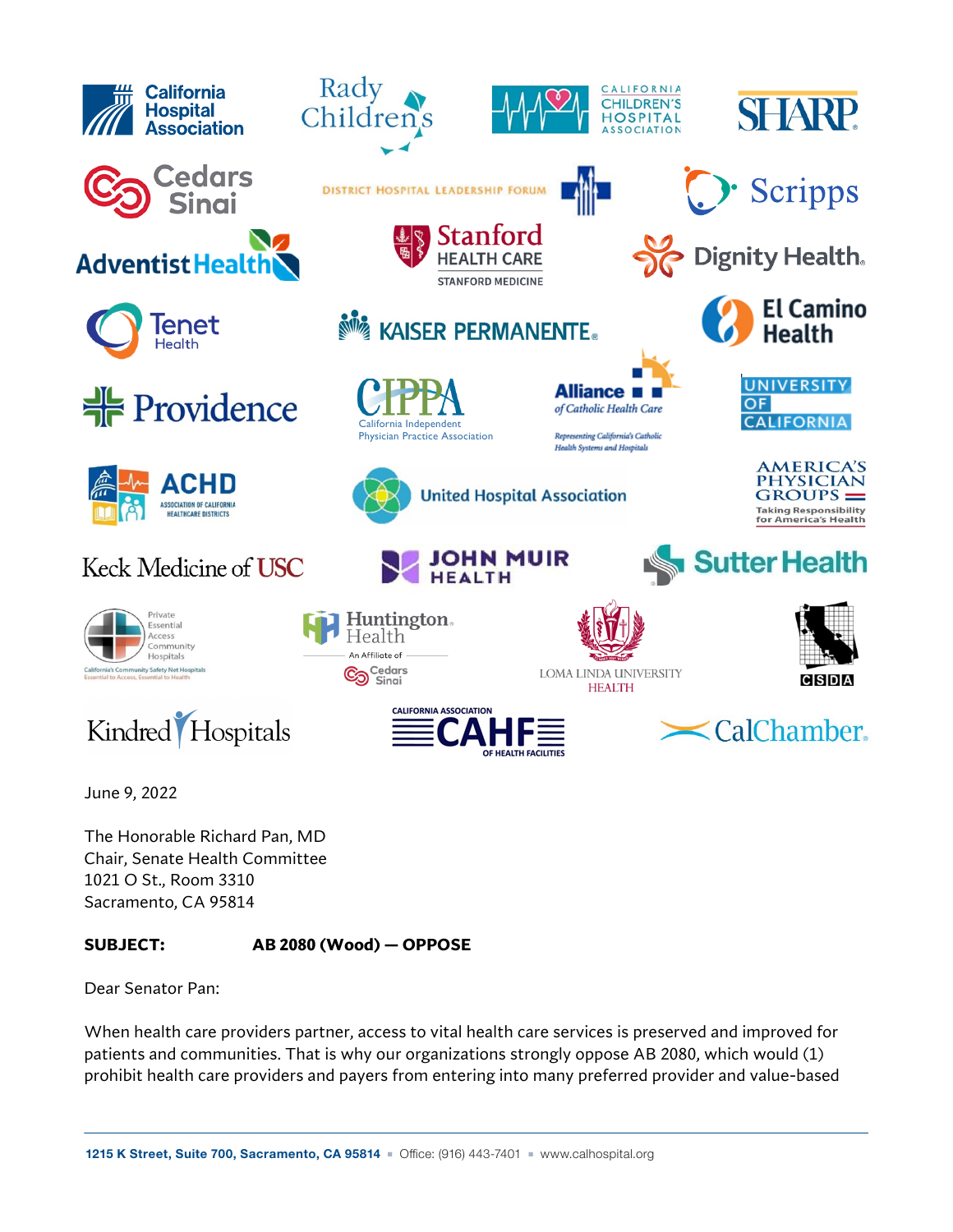The Honorable Richard Pan, MD June 9, 2022

arrangements and (2) impose expensive, unpredictable, and unfair bureaucratic hurdles on health care providers and payers who seek to partner. Both parts of this bill would increase health care costs for all Californians.

## **Managed Care Contracting**

The vast majority of Californians are now covered by managed care arrangements, in which health plans contract with health care providers for high-quality, coordinated care at a reduced cost. AB 2080 would impose broad contract prohibitions that would disrupt countless relationships between payers and hospitals, physicians, and other partners by banning long-standing arrangements that are fundamental to organizing coordinated care and reducing costs. For example, the bill would outlaw any contract term that prevents a plan from offering "incentives [such as lower copays] to encourage enrollees to utilize or avoid specific health care providers" — the very essence of a preferred provider arrangement. These prohibitions would limit the ability of integrated health systems to offer a seamless network of coordinated care to patients. Ultimately, this would result in fragmented patient care, duplicative services, and miscommunication — and end the ability of health care entities to enter into cost-saving, value-based contracts such as Centers of Excellence and Accountable Care Organizations.

In addition, this bill would allow health plans to cherry-pick among parts of integrated health systems, academic medical centers and their physicians, and hospital systems that are supporting financially struggling rural hospitals. This undermines the benefits these models are intended to confer to patients. AB 2080 would also prevent hospitals from requiring their plan partners to contract with hospital-based physicians, such as radiologists, pathologists, anesthesiologists, and others, which is beneficial so that patients don't receive out-of-network bills and potentially have to go through the payment dispute resolution process.

If enacted, this bill would unwind managed care in California and place the state on a path backward to illness-oriented and siloed health care, and increase health care costs.

## **Partnerships and Integration**

AB 2080 would also prohibit physician groups, hospitals, skilled-nursing facilities, health plans, insurers, and others from making certain business decisions without the approval of the attorney general, making the attorney general the sole arbiter of accessibility and availability of health care in California. Specifically, the bill would require that any lease, sale, transfer, encumbrance, or other disposition of assets over \$15 million by a health care provider or payer be approved in advance by the attorney general. (As a point of reference, the size-of-transaction threshold for reporting proposed mergers and acquisitions to the Federal Trade Commission is \$101 million.)

Affiliations, sales, mergers, and other transactions are complex and expensive investments that require thousands of hours of work from legal, financial, operational, and clinical experts. AB 2080 would unnecessarily make these business decisions more expensive and time-consuming. Although the bill (and existing law for acquisitions and mergers by not-for-profit hospitals) impose a deadline on the attorney general to complete the review process, in reality the parties to the transaction are asked to give "voluntary" extensions — if they don't, the attorney general can simply deny the transaction within the required time frame. It is now routine to give the attorney general extensions, sometimes up to a year.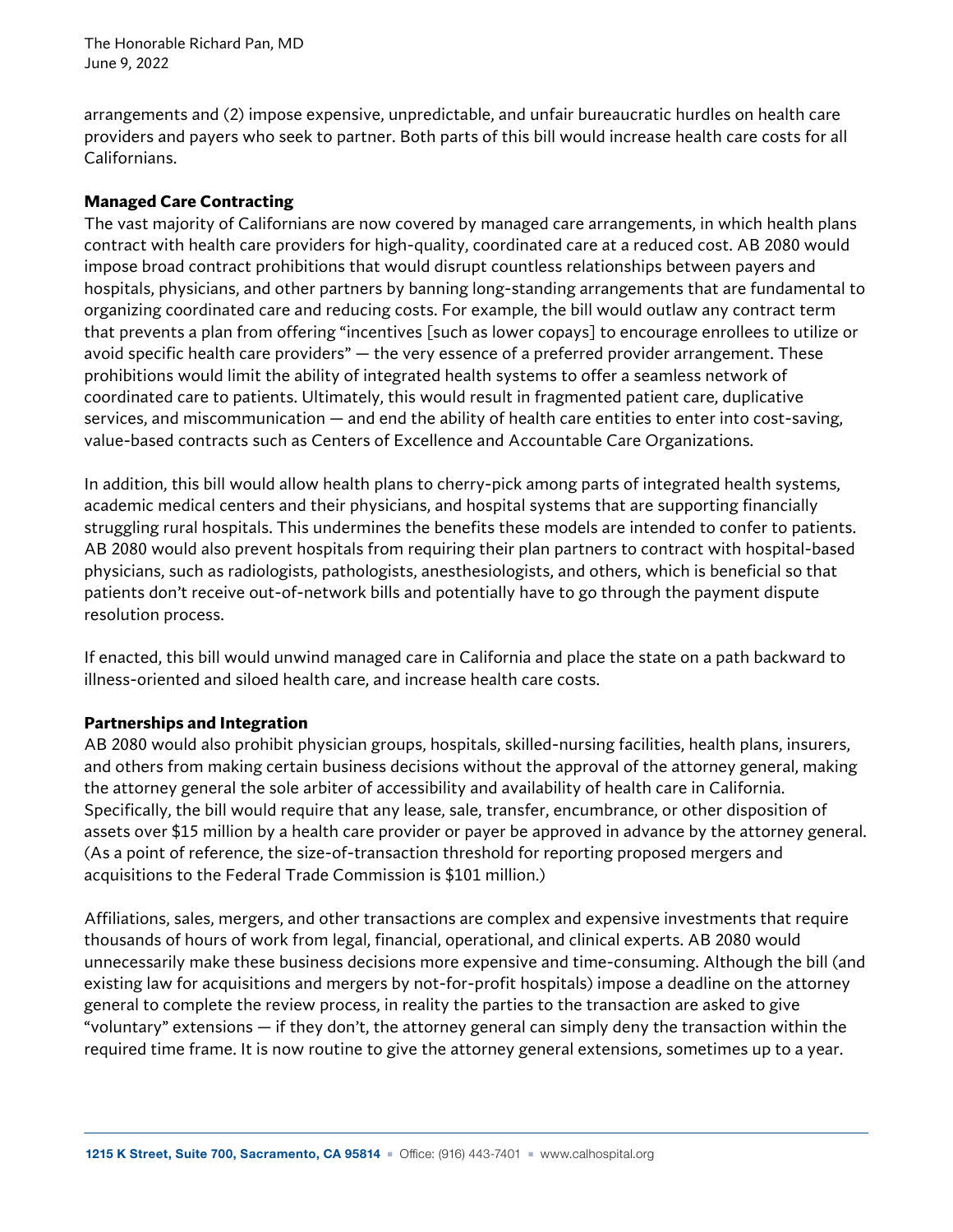The Honorable Richard Pan, MD June 9, 2022

These lengthy extensions often result, and will continue to result, in delayed access to care or abandoned transactions that would have benefited patients.

The time and expense involved in seeking attorney general review, by itself, will dissuade many from pursuing health care partnerships that would have benefited Californians. In addition, because of the substantial investment of time and resources necessitated by these transactions, parties need some degree of certainty before undertaking such a risk. This bill would give so much arbitrary and absolute discretion to the attorney general that health care entities are likely to refrain from these critical transactions in the future, freezing the status quo in California while other states continue to drive toward efficiency and innovation. Investment dollars will flow to health care entities in other states instead. And this is entirely unnecessary, because the attorney general has long had the ability to investigate and prosecute anticompetitive behavior, as does the federal government.

We note that there is a lack of due process in AB 2080. The attorney general is not required to:

- Create an administrative record on which his or her decision is based
- Allow the parties to the transaction to review and potentially rebut evidence considered by the attorney general that may be incorrect or misleading
- Use an objective standard when determining whether to approve a transaction
- Provide an explanation or basis for his/her decision

In the past, the attorney general has issued decisions without any explanation and has issued decisions that have been overturned in the courts as an abuse of discretion.

In addition, the attorney general can impose any conditions whatsoever on an approval, without any limitations or guidelines. Although the bill was amended to include an appeal process if a transaction is denied, the amendment falls far short of due process given the absence of an evidentiary record, silence on conditions imposed by the attorney general, and lack of application to non-profit transactions, rendering this process meaningless. It's difficult to imagine how an administrative law judge could overturn an attorney general's decision on a transaction when the law gives the attorney general complete discretion to make a decision and impose conditions on a transaction. The attorney general has, in the past, imposed conditions so onerous that potential partners have abandoned their transaction, resulting in reduced access to care for Californians.

We understand the author's intent with AB 2080 is to address health care costs. This bill would not do that — quite the contrary, it would increase health care costs. The bill's creation of vast new attorney general jurisdiction and responsibilities will require a tremendous increase in direct costs to the state for implementation and hiring of staff to review the thousands of transactions involving California's very large and complex health care system. Some of the review costs may be charged to the parties in a transaction (including taxpayer-funded public entities such as hospitals owned by counties, health care districts, and the University of California). These costs will have to be passed on to patients and health care purchasers.

Finally, we note that the author has introduced another bill, AB 1130, that creates the Office of Health Care Affordability (OHCA) to address health care costs. AB 1130 also establishes a transaction review